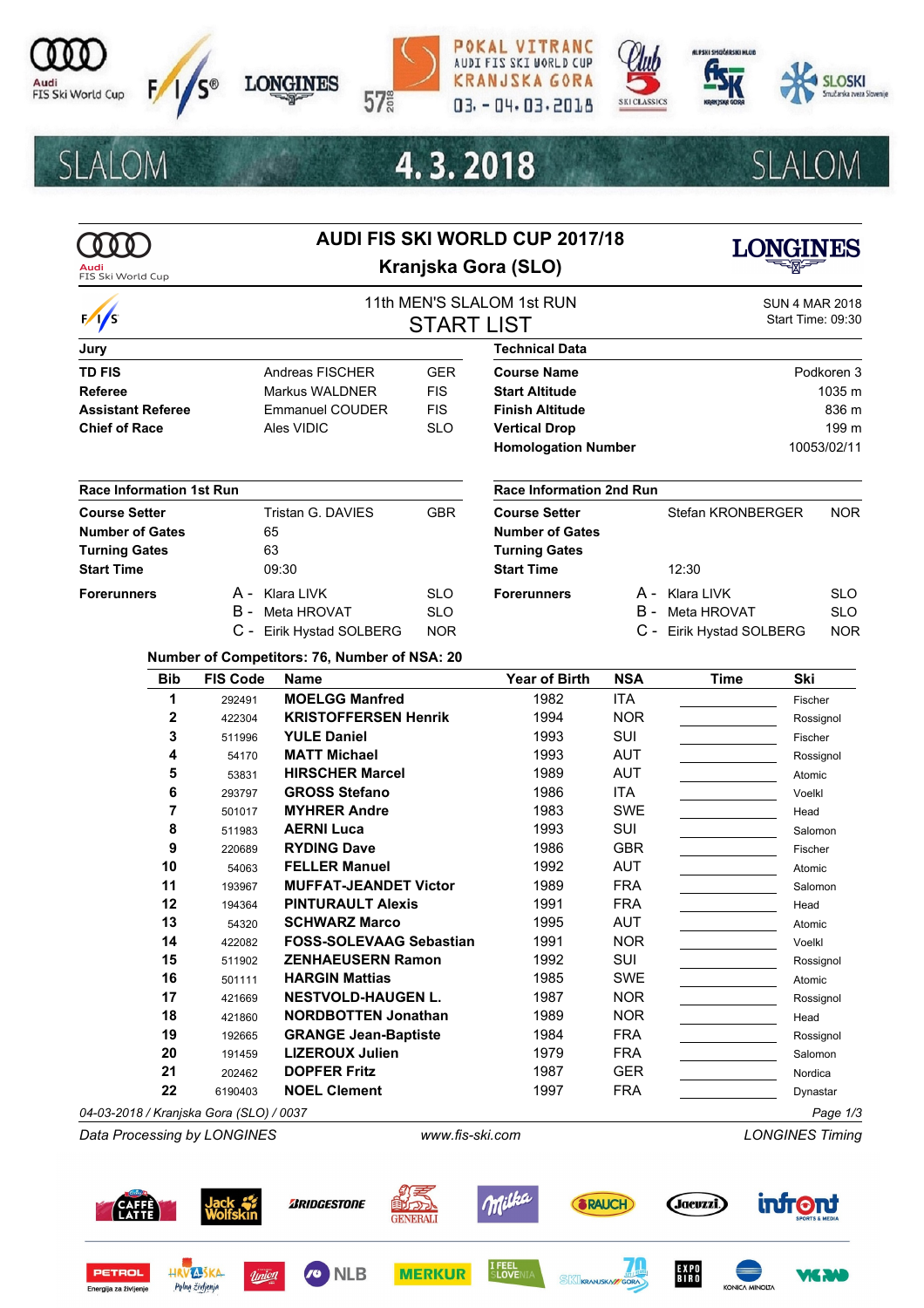

 $\frac{1}{s}$ 

## **AUDI FIS SKI WORLD CUP 2017/18 Kranjska Gora (SLO)**



#### 11th MEN'S SLALOM 1st RUN<br>
SUN 4 MAR 2018<br>
Start Time: 09:30 **START LIST**

| <b>Bib</b> | <b>FIS Code</b> | <b>Name</b>                  | <b>Year of Birth</b> | <b>NSA</b> | <b>Time</b> | Ski             |
|------------|-----------------|------------------------------|----------------------|------------|-------------|-----------------|
| 23         | 512182          | <b>MEILLARD Loic</b>         | 1996                 | SUI        |             | Rossignol       |
| 24         | 53889           | <b>HIRSCHBUEHL Christian</b> | 1990                 | <b>AUT</b> |             | Rossignol       |
| 25         | 202451          | <b>STRASSER Linus</b>        | 1992                 | <b>GER</b> |             | Rossignol       |
| 26         | 480736          | <b>KHOROSHILOV Alexander</b> | 1984                 | <b>RUS</b> |             | Fischer         |
| 27         | 51395           | <b>DIGRUBER Marc</b>         | 1988                 | <b>AUT</b> |             | Atomic          |
| 28         | 103729          | <b>READ Erik</b>             | 1991                 | CAN        |             | Fischer         |
| 29         | 534508          | <b>CHODOUNSKY David</b>      | 1984                 | <b>USA</b> |             | Nordica         |
| 30         | 502015          | <b>JAKOBSEN Kristoffer</b>   | 1994                 | SWE        |             | Fischer         |
| 31         | 202520          | <b>HOLZMANN Sebastian</b>    | 1993                 | <b>GER</b> |             | Rossignol       |
| 32         | 380334          | <b>VIDOVIC Matej</b>         | 1993                 | CRO        |             | Head            |
| 33         | 511899          | <b>ROCHAT Marc</b>           | 1992                 | SUI        |             | Atomic          |
| 34         | 934523          | <b>ENGEL Mark</b>            | 1991                 | <b>USA</b> |             | Atomic          |
| 35         | 103676          | <b>BROWN Phil</b>            | 1991                 | CAN        |             | Voelkl          |
| 36         | 103865          | <b>PHILP Trevor</b>          | 1992                 | CAN        |             | Rossignol       |
| 37         | 54093           | <b>STROLZ Johannes</b>       | 1992                 | <b>AUT</b> |             | Head            |
| 38         | 6291574         | <b>SALA Tommaso</b>          | 1995                 | ITA        |             | Salomon         |
| 39         | 700830          | <b>ZAMPA Adam</b>            | 1990                 | <b>SVK</b> |             | Salomon         |
| 40         | 934502          | <b>ANKENY Michael</b>        | 1991                 | <b>USA</b> |             | Voelkl          |
| 41         | 201896          | <b>STEHLE Dominik</b>        | 1986                 | <b>GER</b> |             | Nordica         |
| 42         | 291145          | <b>DEVILLE Cristian</b>      | 1981                 | ITA        |             | <b>Blizzard</b> |
| 43         | 54245           | <b>HETTEGGER Thomas</b>      | 1994                 | <b>AUT</b> |             | Atomic          |
| 44         | 194262          | <b>BUFFET Robin</b>          | 1991                 | <b>FRA</b> |             | Salomon         |
| 45         | 512138          | <b>SIMONET Sandro</b>        | 1995                 | SUI        |             | Rossignol       |
| 46         | 561322          | <b>HADALIN Stefan</b>        | 1995                 | <b>SLO</b> |             |                 |
| 47         |                 | <b>MAURBERGER Simon</b>      | 1995                 | ITA        |             | Rossignol       |
| 48         | 6291430         | <b>KASPER Nolan</b>          | 1989                 | <b>USA</b> |             | <b>Blizzard</b> |
| 49         | 532138          | <b>LIBERATORE Federico</b>   | 1995                 | ITA        |             | Voelkl          |
|            | 6291631         |                              |                      |            |             | Voelkl          |
| 50         | 92719           | <b>ZLATKOV Kamen</b>         | 1997                 | <b>BUL</b> |             |                 |
| 51         | 201891          | <b>SCHMID Philipp</b>        | 1986                 | <b>GER</b> |             | Rossignol       |
| 52         | 561291          | <b>GROSELJ Zan</b>           | 1993                 | <b>SLO</b> |             | Nordica         |
| 53         | 934566          | <b>ROBERTS Hig</b>           | 1991                 | <b>USA</b> |             | Rossignol       |
| 54         | 491879          | <b>SALARICH Joaquim</b>      | 1994                 | <b>ESP</b> |             | Rossignol       |
| 55         | 380363          | <b>KOLEGA Elias</b>          | 1996                 | <b>CRO</b> |             | Fischer         |
| 56         | 561244          | <b>KRANJEC Zan</b>           | 1992                 | <b>SLO</b> |             | Rossignol       |
| 57         | 400235          | <b>WINKELHORST Steffan</b>   | 1992                 | <b>NED</b> |             |                 |
| 58         | 54252           | <b>RASCHNER Dominik</b>      | 1994                 | <b>AUT</b> |             | Fischer         |
| 59         | 6291725         | <b>ZINGERLE Hannes</b>       | 1995                 | ITA        |             | Rossignol       |
| 60         | 422507          | <b>HAUGAN Timon</b>          | 1996                 | <b>NOR</b> |             | Rossignol       |
| 61         | 380361          | <b>RODES Istok</b>           | 1996                 | <b>CRO</b> |             | Atomic          |
| 62         | 293098          | <b>RAZZOLI Giuliano</b>      | 1984                 | ITA        |             | Fischer         |
| 63         | 561313          | <b>DVORNIK Aljaz</b>         | 1995                 | <b>SLO</b> |             |                 |
| 64         | 202765          | <b>NORYS Frederik</b>        | 1996                 | <b>GER</b> |             |                 |
| 65         | 92720           | <b>POPOV Albert</b>          | 1997                 | <b>BUL</b> |             | Head            |
| 66         | 512274          | <b>BISSIG Semyel</b>         | 1998                 | SUI        |             | Atomic          |
| 67         | 202615          | <b>TREMMEL Anton</b>         | 1994                 | <b>GER</b> |             | Voelkl          |
| 68         | 150743          | <b>BERNDT Ondrej</b>         | 1988                 | <b>CZE</b> |             | Atomic          |
| 69         | 54444           | <b>GSTREIN Fabio</b>         | 1997                 | <b>AUT</b> |             | Atomic          |
| 70         | 6190467         | <b>PIOLAINE Simon</b>        | 1997                 | <b>FRA</b> |             | Rossignol       |
|            |                 |                              |                      |            |             |                 |